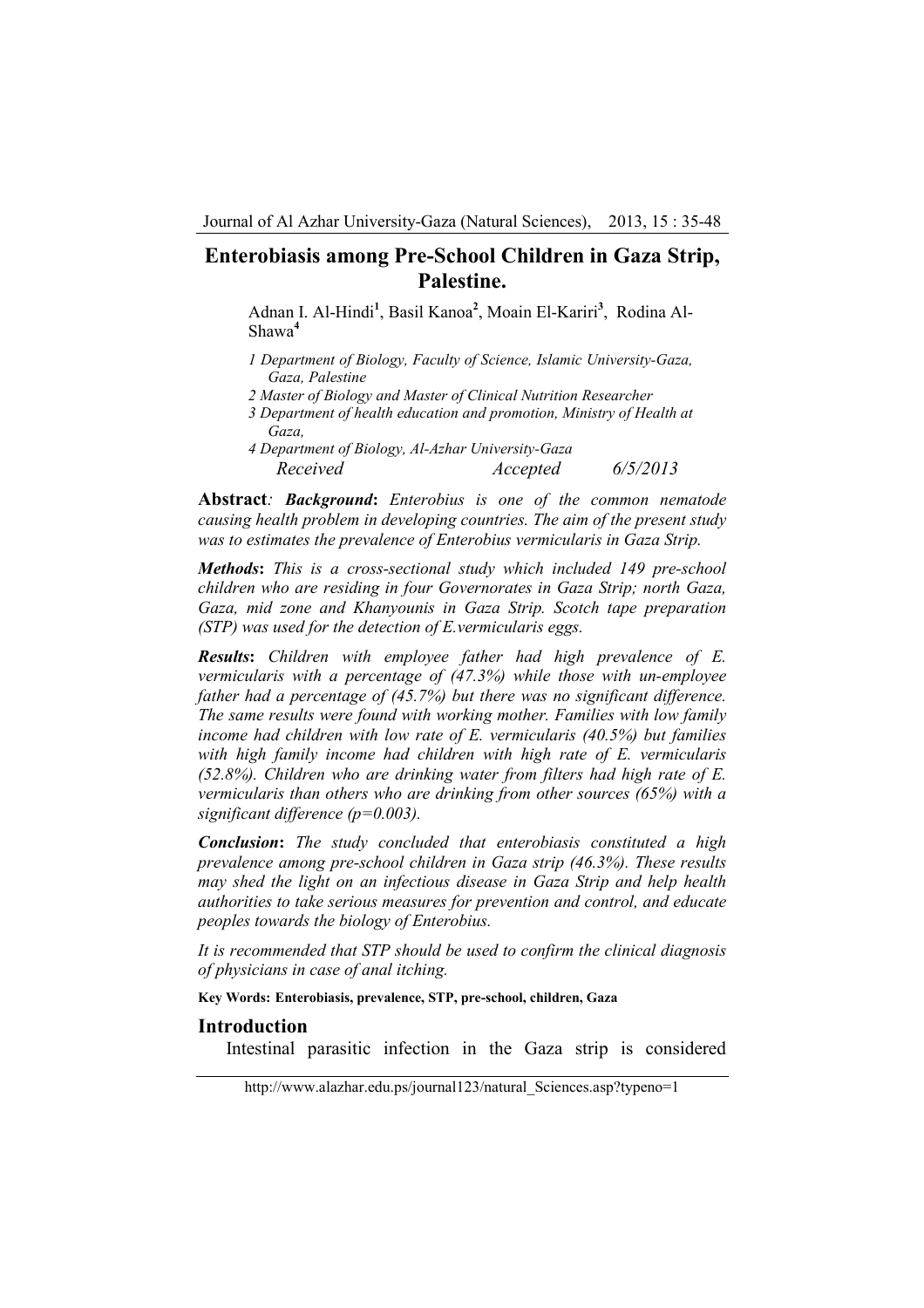### Adnan I. Al-Hindi et al.

problematic, probably due to factors related to health conditions like, poor sanitation, overcrowding, bad hygienic habits, environmental contamination (Smith, 1993) and poor health education (Shubair et al., 2000). During the last two decades a number of studies have been reported concerning the prevalence of intestinal parasites among school children and pre-school children of the Gaza strip. Statistics show that the prevalence of intestinal parasites in Gaza strip ranges from 24% up to 53%. The most common intestinal parasites of Palestinian school children are *A. lumbricoides*, *Entamoeba sp*, *G. lamblia*, *Enterobius spp.* and *S. stercoralis* (Abed,1979; AL-Wahaidi,1997; Yassin et al., 1999; Al-Hindi, 2002). Most of the previous studies indicated that *G. lamblia* infection among school children in Gaza strip, ranges from 30%-60% as reported by many authors. In a cross sectional study, Al-Wahaidi (1997) reported that *G. lamblia* was the most frequent species (55%-64.3%) found among the pre-school Palestinian children living in Gaza. Before more than two decades Yassin *et al*., (1999) in a study dealing with the prevalence of intestinal parasites among 489 school children (6-11 years old) in Gaza city reported that the overall prevalence of *G. lamblia* was (62.2%), followed by *A. lumbricoides* (20.1%) and then *Entamoeba sp.* (13.3%). Shubair *et al*., (2) reported similar percentages and the same parasites among 6-11 years old school children including 556 subjects in Gaza. In a study carried out among school children in Deir El-balah town Gaza strip, Al-Hindi (2002) found that the overall percentage of positive cases with intestinal parasites was 36.3%. Al-Agha and Teodorescu (2000) reported a high prevalence of intestinal parasites (53%) among school children in Jabalia, Gaza Strip.

A house hold survey that included 1000 individuals from all ages was conducted in Biet-lahia, Palestine. Wet mount using saline and iodine and sedimentation techniques were used in detection of helminthes eggs and protozoan parasites. It was found that 72.9% of examined individuals were infected with different types of intestinal parasites (AL-zain B & AL-Hindi, 2005).

In a study of 432 stool samples collected from school children aged 6-11 years old, each stool sample was examined using wet mount and formal ether sedimentation technique. Of these 432 stool samples 125 (28.9%) were found to be parasite positive. The role of health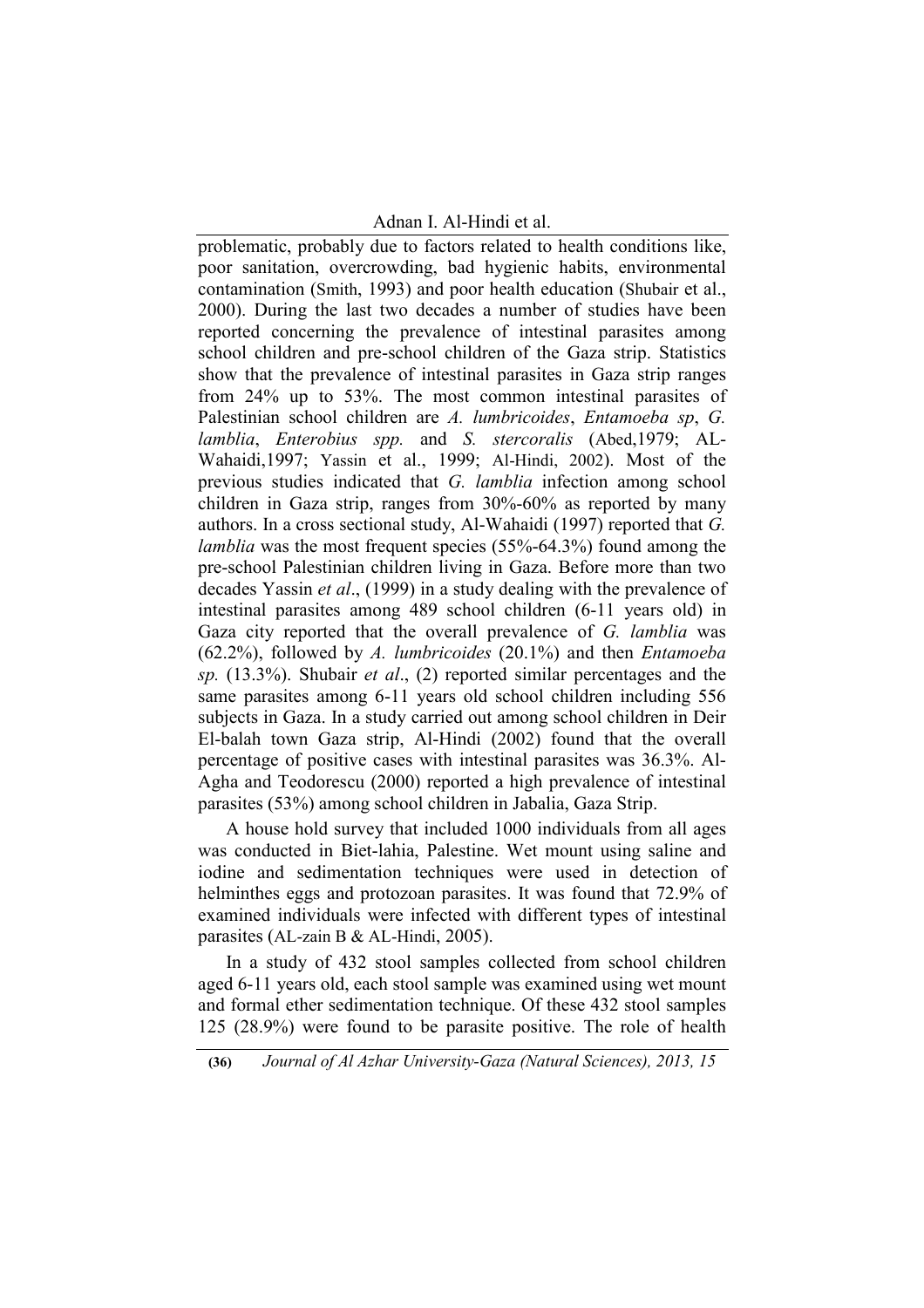Enterobiasis among Pre-School Children in Gaza Strip, Palestine. education in decreasing prevalence of intestinal parasitic infection was statistically significant (P= 0.001) (Kanoua et al., 2006).

From laboratory results evidence for infection with the gastrointestinal parasites was found in 176 (33.7%) of the children among hospitalized children attending the Al-Nasser Paediatric Hospital while the results of questionnaire recorded 23%. The intestinal parasites were most prevalent in females (38.8%). The most highly prevalent parasite was found to be *E. histolytica/dispar* (26.4%) and the monthly high prevalence of intestinal parasites was in February (54.5%) (Al-Hindi, 2009).

The aim of the present study was to use the proper technique STP for the detection of *Enterobius vermicularis* whether eggs or adult with the following objectives:

- **1.** To estimate the prevalence of *E. vermicularis* in Gaza Strip.
- **2.** To associate between *E. vermicularis* prevalence and risk factors such as socioeconomic status and environmental health.

### **Subjects, Materials and Methods**

# **Demography, Environmental health, socio-economic conditions of the study area**

The Gaza Strip is divided into five governorates; North (286,246 person), Gaza (519,027 person), Mid- Zone (215,808 person), khan-Younis (283,286 person) and Rafah (182, 449 person). The total surface area of Gaza Strip is 360 km2, where about 1,644,293 Palestinian people live and work (PCBS, 2012). It is very crowded area and the population density estimated at  $3,505$  persons per Km<sup>2</sup> (UNEP, 2003).

The Unemployment rate for the 15-to-19-year age group reaches 72%, while unemployment affects 66% of those aged between 20 and 24 years (UNSCO, 2011). In Gaza Strip, the main source of groundwater comes from the coastal aquifer (shallow aquifer), which consists mainly of sandstone, sand and gravel (Ahmed, 2007). It is reported that 53% of the population in Gaza strip are connected to sewer networks, while cesspits and septic tanks receive the rest. Thus, there is a great need to put a high priority to set up an effective wastewater management system in Gaza strip (MOH, 2001).

The houses in Gaza strip have poor construction in some places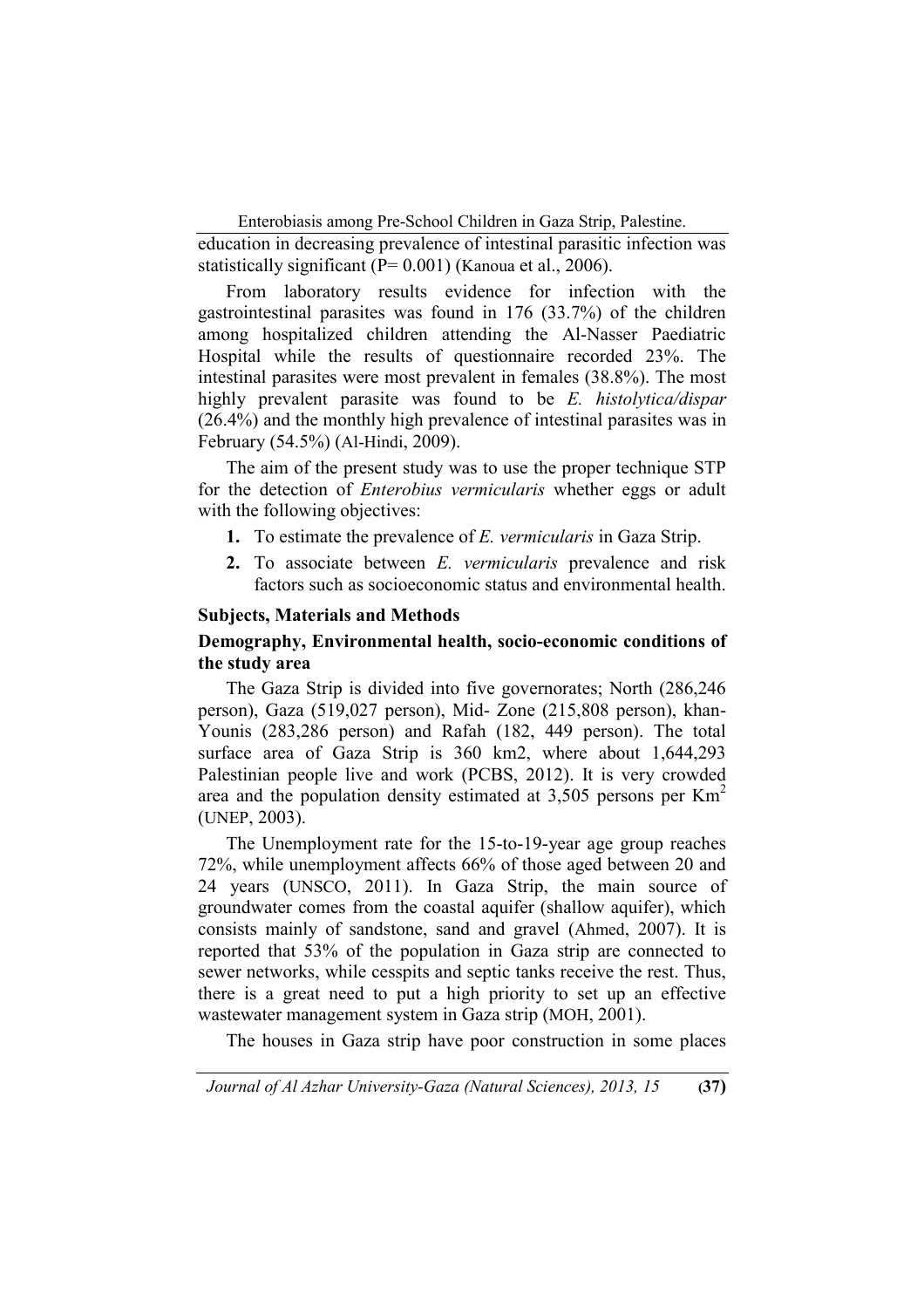like refugee camps where the houses very close to each other, no green areas. Also crowding is a common feature in the refugee camps and other parts of Gaza Strip.

This is a cross-sectional study targeted pre-school children during the period from October to December, 2009. The study included 149 pre-school children from refugee camps and cities who are residing in four Governorates in Gaza Strip; north Gaza, Gaza, mid zone (represented by Deir El-Balah) and Khanyounis in Gaza Strip.

Samples size was calculated using population of children aged from 1-5 years that was 45,000 children in Gaza strip, the confidence interval was assumed to be 8, and then the sample size was 149 to estimate the point prevalence (Sample size, 2011).

### *Sampling method*

Sampling included three stages:

**First stage:** Twenty kindergartens (KG) were choosed in the four governorates.

**Second stage**: Simple random selection of one KG in each governorate.

**Third stage:** Simple random selection of the children was used through the selection of one class in the selected kindergarten in each governorate.

#### *Data collection*

### **1. Parasitological methods for** *E. vermicularis*

Each child was visited in his home and the mothers were notified about the procedure of doing scotch tape preparation (STP) and were asked not to shower their children and not permit them to defecate in the morning before doing the examination. Each STP was adhering to labeled glass slides, inside special sacs which delivered in the next day to the kindergarten.

Collected specimens were examined microscopically for pinworm eggs by the first author. When one Enterobius egg or more were seen under microscope using X10 was considered positive.

# **2. Questionnaire**

Information's such as age, sex, residence, sociodemographic characters, environmental health characters and child personal hygiene (checklist by observation).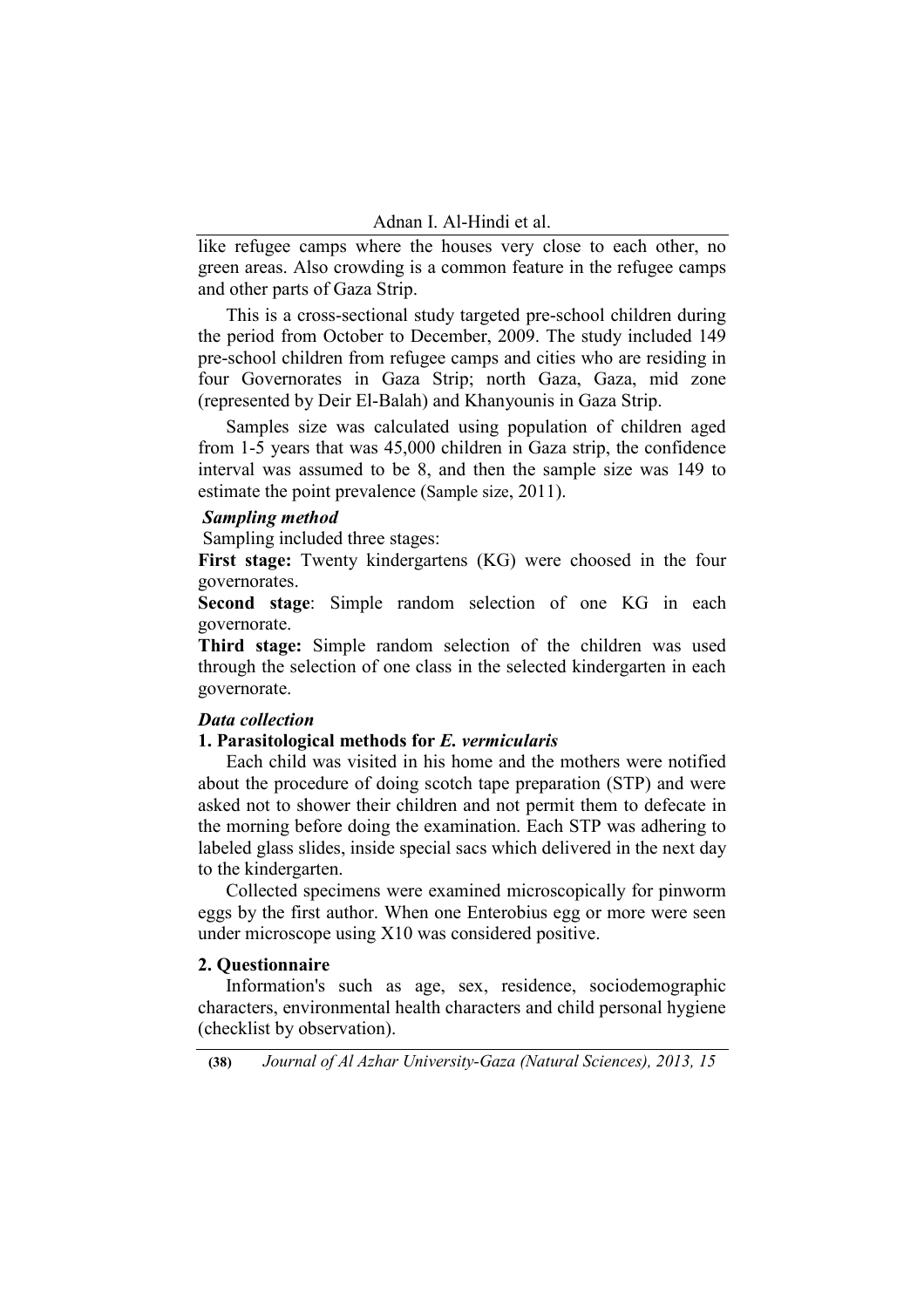### Ethical Considerations

Ethical approval was obtained from Helsinki committee in Gaza Strip dated 9-9-2009. Oral approval from each family child was obtained and detailed description about the objectives of the study was given.

# *Statistical analysis*

The collected data of work were introduced to the computer system and analyzed by using SPSS (Statistical Package for Social Studies) was used for statistical analysis version 15. Analysis of variable, frequency tables, cross tabulation,  $\chi^2$ - test was used, Spearman correlation for the significant variables and graphs were carried out.



Fig. 1. Map of Gaza Strip shows the five governorates (http://wwwtc.pbs.org, 2008)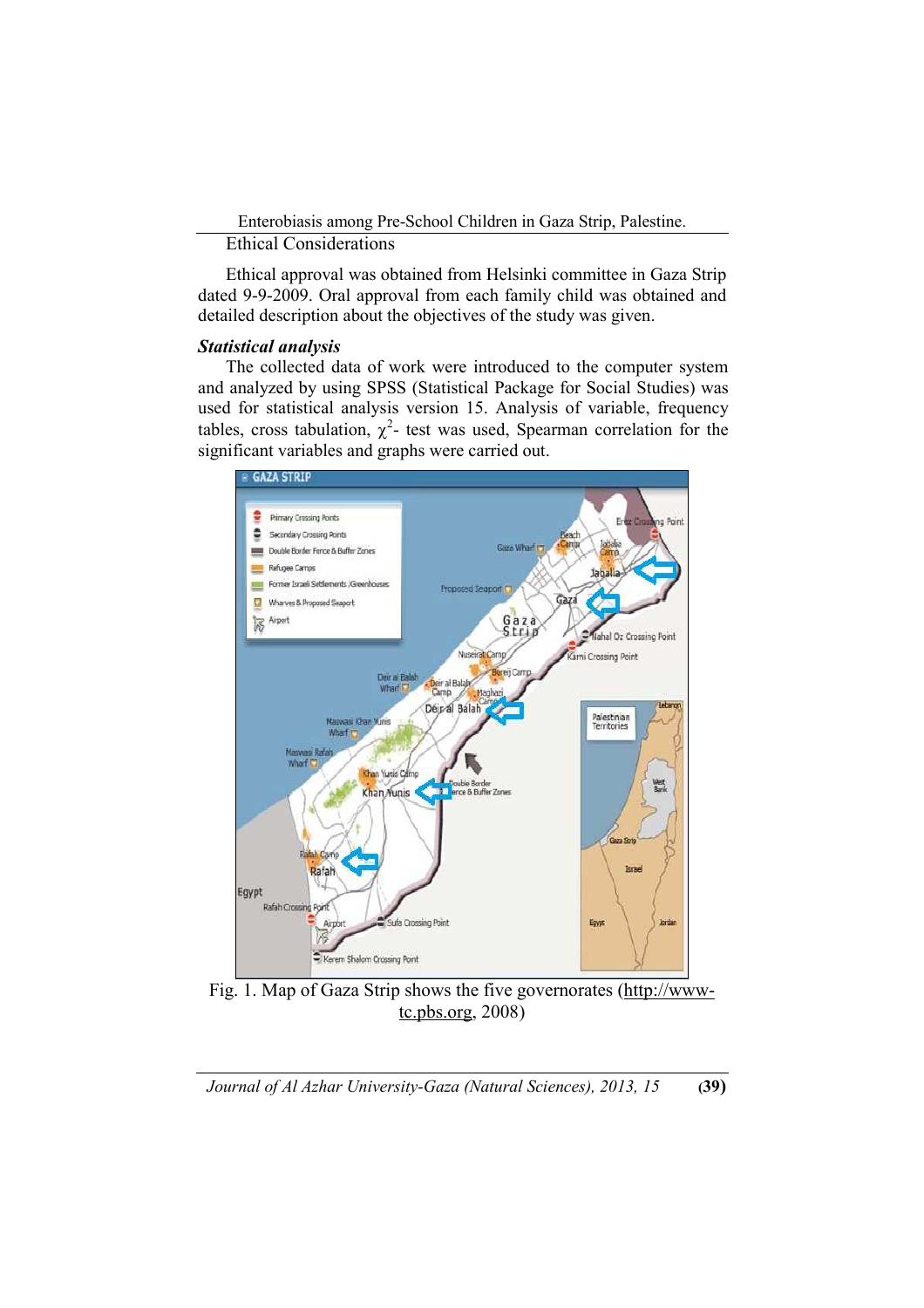# **Results:**

The present study included 149 pre-school children, 74 (49.7%) were males and 75 (50.3%) were females. The participant children are residing in 4 regions in Gaza Strip as follows: 74 (49.75) in north Gaza, 21 (14.1%) in Gaza city, 18 (12.1%) in the mid zone and 36 (24.2%) in Khanyounis. The general prevalence of *E. vermicularis* among preschool children under the age of five years was found to be 69 (46.3%).

From table 1. It was found that the percentage of infected males with *E. vermicularis* was 41 (55.4%) and for females was 28 (37.3%) with a significant difference (p=0.02). No variation was noticed in the prevalence of *E. vermicularis* regarding crowdness. Similar prevalence of *E. vermicularis* was noticed among the children whether their mothers had a primary or higher education. Also it was found that there were no differences in the results whether the fathers were employee or unemployee and the mothers were working or not.

|  |                           |  | Table 1: Prevalence of E. vermicularis infection in relation to |  |  |
|--|---------------------------|--|-----------------------------------------------------------------|--|--|
|  | sociodemographic factors. |  |                                                                 |  |  |

|                         | Prevalence of E. vermicularis |               |                            |               |          |
|-------------------------|-------------------------------|---------------|----------------------------|---------------|----------|
| <b>Variable</b>         | Infected $(n=69)$             |               | Not-infected $(n =$<br>80) |               | P-value  |
|                         | N <sub>0</sub>                | $\frac{0}{0}$ | N <sub>0</sub>             | $\frac{0}{0}$ |          |
| <b>Sex</b>              |                               |               |                            |               |          |
| Male                    | 41                            | 55.4          | 33                         | 44.6          | $0.020*$ |
| Female                  | 28                            | 37.3          | 47                         | 62.7          |          |
| <b>Crowding index</b>   |                               |               |                            |               |          |
| Less than 6 member      | 30                            | 46.2          | 35                         | 53.8          | 0.973    |
| More than 6 member      | 39                            | 46.4          | 45                         | 53.5          |          |
| <b>Mother education</b> |                               |               |                            |               |          |
| Primary                 | $\overline{\mathbf{4}}$       | 50.0          | $\overline{\mathbf{4}}$    | 50            |          |
| Preparatory             | 14                            | 42.4          | 19                         | 57.6          | 0.611    |
| Secondary               | 32                            | 45.1          | 39                         | 54.9          |          |
| University              | 19                            | 51.4          | 18                         | 48.6          |          |
| <b>Father education</b> |                               |               |                            |               | 0.646    |
| Primary                 | 7                             | 53.8          | 6                          | 46.2          |          |

**(40)** *Journal of Al Azhar University-Gaza (Natural Sciences), 2013, 15*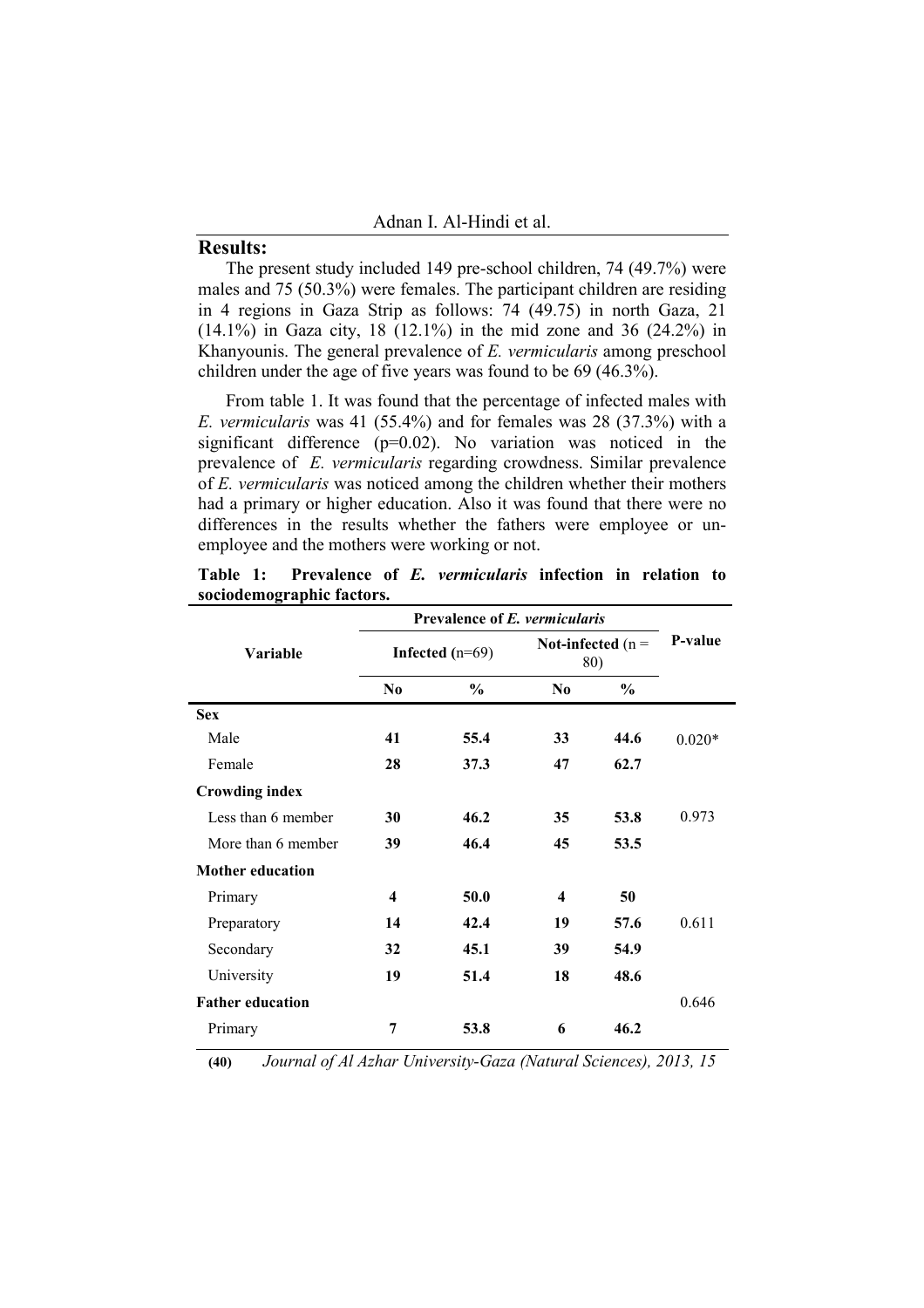| Enterobiasis among Pre-School Children in Gaza Strip, Palestine. |    |      |    |      |       |
|------------------------------------------------------------------|----|------|----|------|-------|
| Preparatory                                                      | 15 | 36.6 | 26 | 63.4 |       |
| Secondary                                                        | 26 | 51.0 | 25 | 49.0 |       |
| University                                                       | 21 | 47.7 | 23 | 52.3 |       |
| <b>Father occupation</b>                                         |    |      |    |      |       |
| Employed                                                         | 26 | 47.3 | 29 | 52.7 | 0.856 |
| Unemployed                                                       | 43 | 45.7 | 51 | 54.3 |       |
| <b>Mother occupation</b>                                         |    |      |    |      |       |
| Employed                                                         | 5  | 50.0 | 5  | 50.0 |       |
| Unemployed                                                       | 64 | 46.0 | 75 | 54.0 | 0.808 |
|                                                                  |    |      |    |      |       |

P $\leq$ 0.05 is significant, NIS: new Israeli Shakle,  $\chi^2$ - test was used.

It was found that children who drink from kitchen filters have high rate of *E. vermicularis* than other children who drink from other sources (65%), followed by vendor water (53.7%) with a significant difference (p=0.003). Moreover children who are living in areas with open sewers was found to be less infected 30.4% than who resides in areas with closed sewers 49.2% (p=0.075). And there is no significant relationship between who has closed sacs or open containers for solid waste removal. Children belong to families rearing animals had higher rate of *E. vermicularis* 56.3% than who don't (p=0.093) (Table 2.).

|                              | <b>Prevalence of E. vermicularis</b> |      |                            |      |          |
|------------------------------|--------------------------------------|------|----------------------------|------|----------|
| <b>Environmental factors</b> | <b>Infected</b><br>$(n = 69)$        |      | Not-infected<br>$(n = 80)$ |      | P-value  |
|                              | N <sub>0</sub>                       | $\%$ | N <sub>0</sub>             | $\%$ |          |
| Source of drinking water     |                                      |      |                            |      |          |
| Wells                        | 3                                    | 25.0 | 9                          | 75.0 |          |
| Municipality                 | 9                                    | 23.7 | 29                         | 76.3 | $0.003*$ |
| Kitchen filter               | 21                                   | 65.6 | 11                         | 34.4 |          |
| Vendor filtered water        | 36                                   | 53.7 | 31                         | 46.3 |          |
| Type of sewage system        |                                      |      |                            |      |          |
| Open                         | 7                                    | 30.4 | 16                         | 69.6 | 0.075    |
| Closed                       | 62                                   | 49.2 | 64                         | 50.8 |          |

**Table 2: Prevalence of** *E. vermicularis* **infection versus environmental health.** 

*Journal of Al Azhar University-Gaza (Natural Sciences), 2013, 15* **(41)**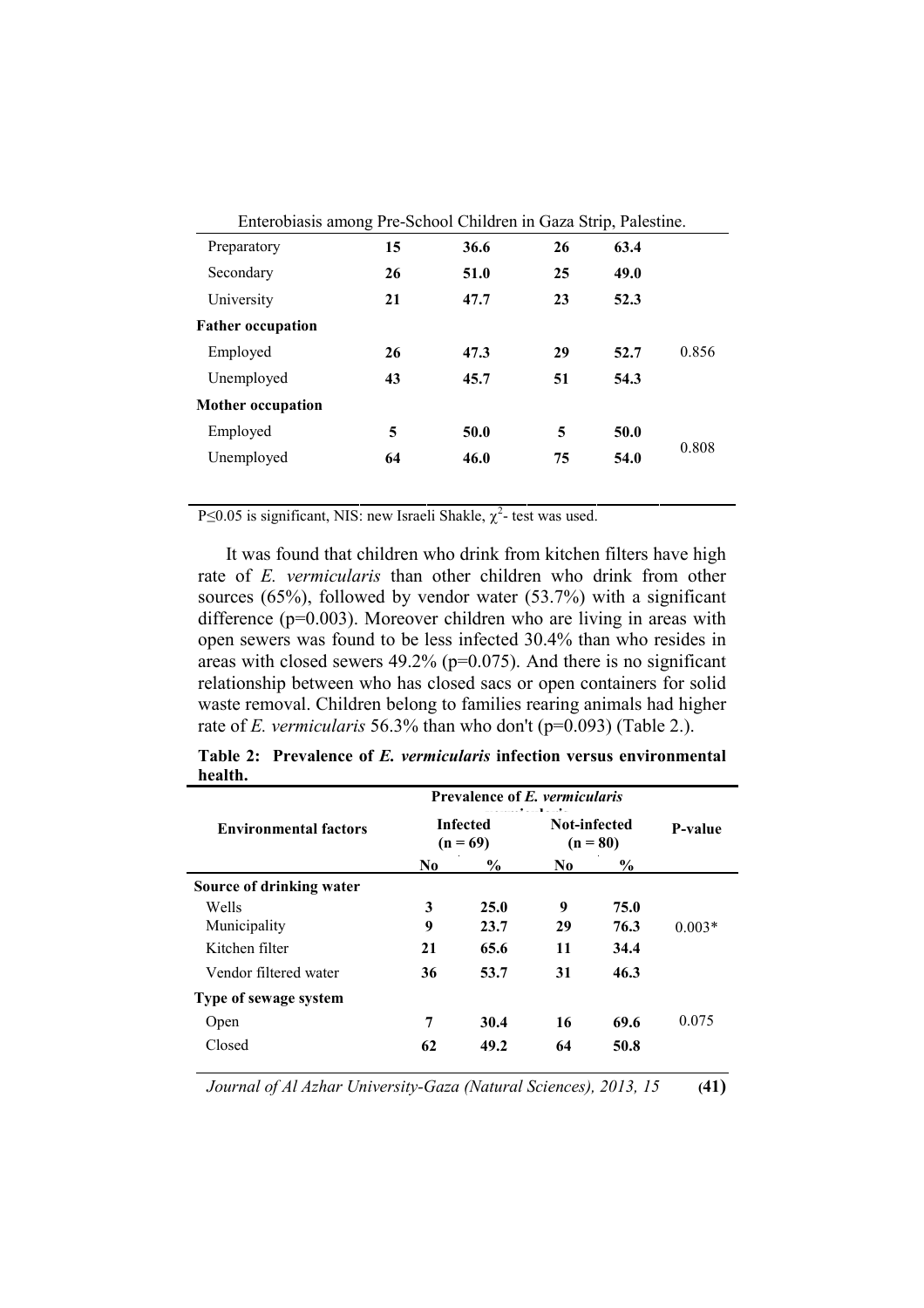|                              | Adnan I. Al-Hindi et al. |      |    |      |       |
|------------------------------|--------------------------|------|----|------|-------|
| Ways of solid waste removing |                          |      |    |      |       |
| Closed sacs                  | 62                       | 47.3 | 69 | 52.7 | 0.500 |
| Open containers              | 7                        | 38.9 | 11 | 61.1 |       |
| <b>Animal rearing</b>        |                          |      |    |      |       |
| Yes                          | 27                       | 56.3 | 21 | 43.8 | 0.093 |
| No<br>$\sim$                 | 42                       | 41.6 | 59 | 58.4 |       |

|  |  | Adnan I. Al-Hindi et al. |  |
|--|--|--------------------------|--|
|--|--|--------------------------|--|

P $\leq$ 0.05 is significant,  $\chi^2$ - test was used.

From table 3. It was found that children who had accepted external body form (EBF) (General appearance) had low Enterobiasis 42.6% compared to who had not accepted EBF 63% with significant difference (p=0.044). Also, children who are cutting their nails had low enterobiasis 37.4% compared to those who are not 60.3% (p=0.005).

| Table 3: Prevalence of E. vermicularis infection in relation to personal |  |  |
|--------------------------------------------------------------------------|--|--|
| hygiene by observation                                                   |  |  |

|                                  | Prevalence of E. vermicularis |               |                         |              |          |
|----------------------------------|-------------------------------|---------------|-------------------------|--------------|----------|
| Child personal<br><b>Hygiene</b> | Infected $(n = 69)$           |               | Not-infected $(n = 80)$ |              | P-value  |
|                                  | N <sub>0</sub>                | $\frac{0}{0}$ | N <sub>0</sub>          | $\%$         |          |
| Child general appearance         |                               |               |                         |              |          |
| Accepted<br>Not accepted         | 52<br>17                      | 42.6<br>63.0  | 70<br>10                | 57.4<br>37.0 | $0.044*$ |
| <b>Cutting nails</b>             |                               |               |                         |              |          |
| Yes<br>No                        | 34<br>35                      | 37.4<br>60.3  | 57<br>23                | 62.6<br>39.7 | $0.005*$ |
| Washing hands in the             |                               |               |                         |              |          |
| morning                          |                               |               |                         |              | $0.001*$ |
| Yes<br>No.                       | 34<br>35                      | 35.8<br>64.8  | 61<br>19                | 64.2<br>35.2 |          |
| Availability of soap in toilet   |                               |               |                         |              |          |
| Yes                              | 68                            | 46.9          | 77                      | 53.1         | 0.368    |
| N <sub>0</sub>                   | 1                             | 25.0          | 3                       | 75.0         |          |
| Children hand washing after      |                               |               |                         |              |          |
| <b>Defecation</b>                |                               |               |                         |              |          |
| Yes                              | 59                            | 46.8          | 67                      | 53.2         | 0.474    |
| N <sub>0</sub>                   | 10                            | 43.5          | 13                      | 56.5         |          |

P $\leq$ 0.05 is significant,  $\chi^2$ - test was used.

**(42)** *Journal of Al Azhar University-Gaza (Natural Sciences), 2013, 15*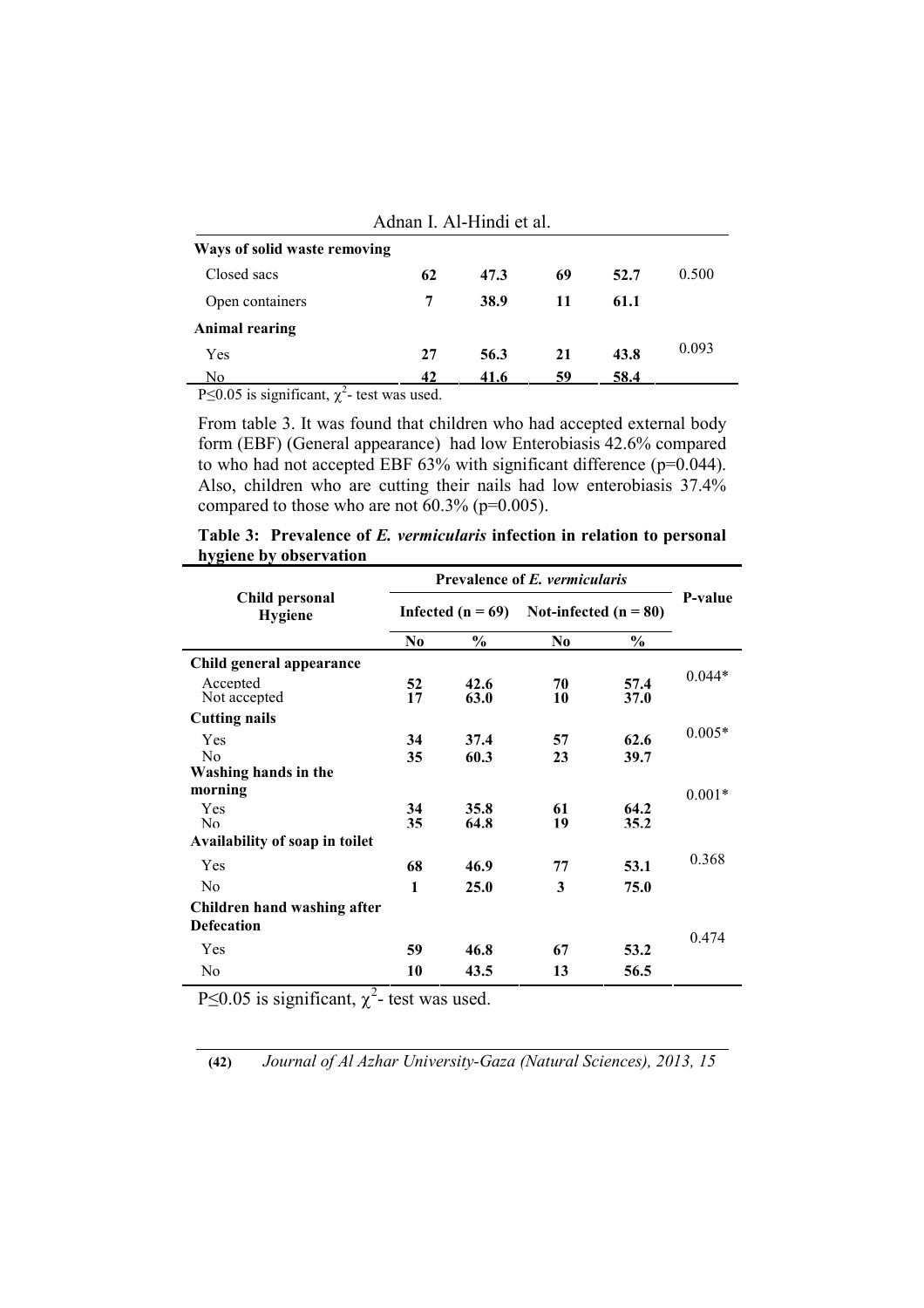Children who clean their hands in the morning had low enterobiasis  $35.8\%$  compared to others who do not  $64.8\%$  (p=0.001). Availability of soap in toilets had no effect for the prevalence of enterobiais.

Enterobiasis was found to be low among children who washing their face in the morning 45.9% compared to who do not 66.7% but there was no significant difference (p=0.444).

From Table 4. Most reviewed literature and Ministry of Health records indicated that enterobiasis prevalence was estimated through stool analysis while the present study employed STP method.

| Table 4: Prevalence of E. <i>vermicularis</i> infection from the literature cited |  |
|-----------------------------------------------------------------------------------|--|
| in Gaza Strip and Ministry of Health Records.                                     |  |

| Author/s and          | Country               | <b>Prevalence</b> | Method of          |
|-----------------------|-----------------------|-------------------|--------------------|
| year                  |                       | $\frac{0}{0}$     | diagnosis          |
| Yassin et al., 1999   | Gaza Strip, Palestine | 1.0               | Stool analysis     |
| Shubair<br>al.,<br>et | Gaza Strip, Palestine | 3.0               | Stool analysis     |
| 2000                  |                       |                   |                    |
| Abu-Murad, 2004       | Gaza Strip, Palestine | 50.1              | Questionnaire      |
| El Kichaoi et al.,    | Gaza Strip, Palestine | 1.4               | Stool analysis     |
| 2004                  |                       |                   |                    |
| Al-Hindi, 2009        | Gaza Strip, Palestine | 0.6               | Stool analysis     |
| Al-Hindi and Al-      | Gaza Strip, Palestine | 3.2               | Stool analysis     |
| Zain, 2008            |                       |                   |                    |
| Ministry of Health    | Gaza Strip, Palestine | 0.5               | Stool analysis     |
| (MOH), 2001           |                       |                   |                    |
| MOH, 2002             | Gaza Strip, Palestine | 0.4               | Stool analysis     |
| MOH, 2003             | Gaza Strip, Palestine | 0.3               | Stool analysis     |
| MOH, 2004             | Gaza Strip, Palestine | 0.1               | Stool analysis     |
| MOH, 2005             | Gaza Strip, Palestine | 0.1               | Stool analysis     |
| MOH, 2006             | Gaza Strip, Palestine | 0.1               | Stool analysis     |
| Kanoa et al., 2006    | Gaza Strip, Palestine | 0.5               | Stool analysis     |
| Al-Hindi et al, the   | Gaza Strip, Palestine | 46.3              | Scotch tape        |
| present study         |                       |                   | Preparations (STP) |

#### **Discussion**

Enterobiasis is one of the common intestinal round worms infecting wide range of people especially children. In the present study the percentage of infected children was 46.3% which is lower than that reported among 80 Turkish children who reached 71.3% using the same diagnostic technique perianal tape test (Çulha and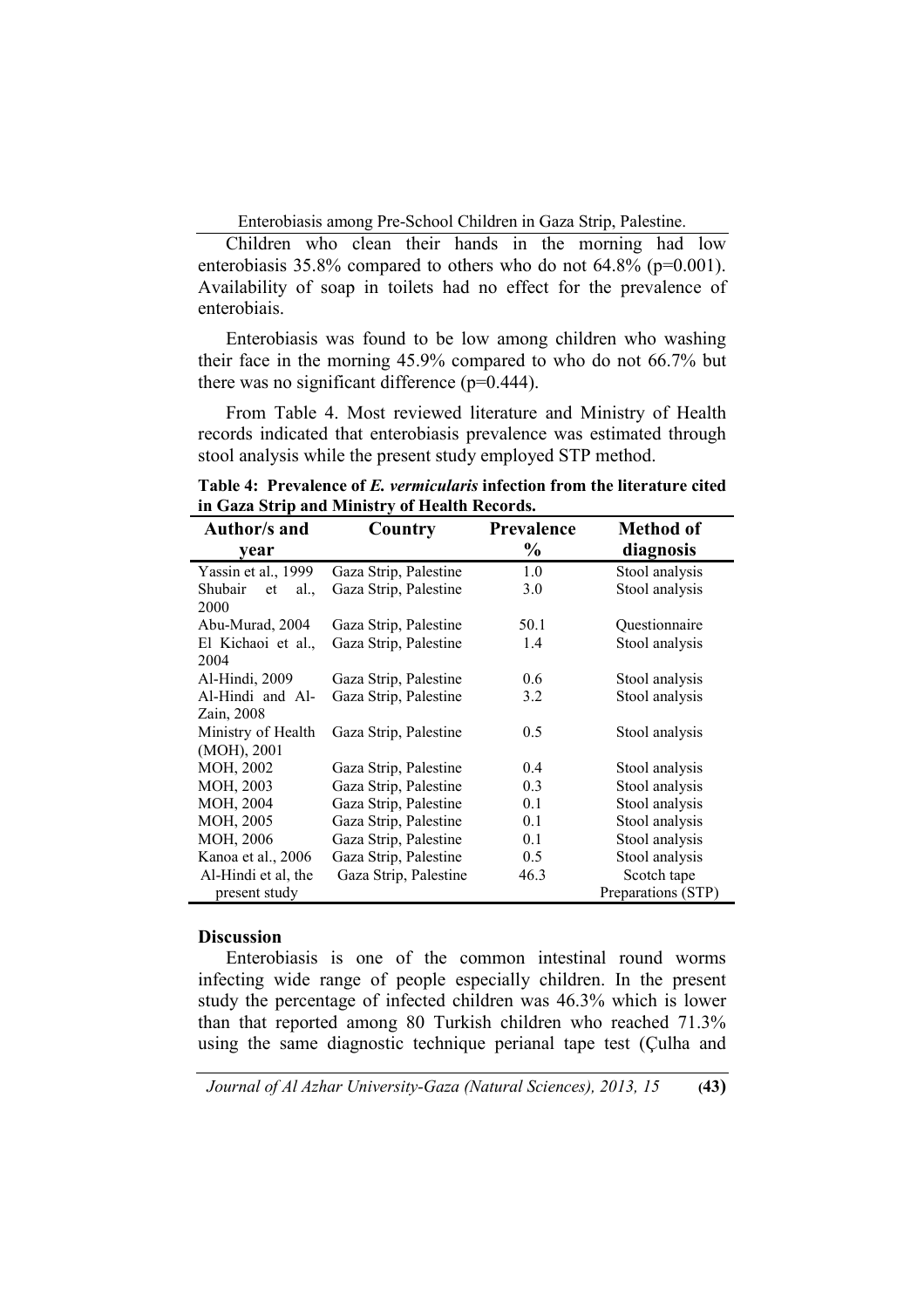Duran*,* 2006). Also it was reported that the overall egg positive rate was found to be 7.9% among Korean preschool children from 20 kindergartens (Kang et al., 2006).

Most diagnostic techniques in health institutions in Gaza Strip are using wet mount with saline and iodine for the detection of *Enterobius vermicularis*. However, this kind of diagnosis does not give real estimates about the prevalence of *E. vermicularis* (under reporting) in Gaza Strip through scotch tape preparations (STP). Also, the Ministry of Health records showed that the prevalence of *E. vermicularis* was 0.59%, 0.46%, 0.34%, 0.17%, 0.18%, and 0.16% in the years 2000- 2005 (MOH, 2002; MOH, 2003; MOH, 2004; MOH, 2005; MOH, 2006), where examination used wet mount by saline and iodine not STP.

In the present study one method for the diagnosis of *Enterobius vermicularis* (STP) was applied. Intensity of infection with Enterobius was not included in the present study (number of worm burden was not numerated for each child) because this need to collect stool sample after treatment and numerate males and females, which was out of the present study objectives.

A prevalence of *E. vermicularis* (7.5%) was reported in Nalout popularity, western Libya (Al Kilani et al., 2008). While among preschool children in Karmouz district, Alexandria was 46% (El Sahn et al., 2000) which consistent with our findings.

Enterobiasis are more common among school- and pre-school children and in crowded places where a prevalence of 45.38% was reported by Tukaew et al., (2002) and this was similar to our results where Gaza Strip is a crowded area.

In a study it was reported that prevalence of *E. vermicularis*  infection and family socioeconomic status showed no significant differences among various groups and this was in accordance with our results (Nithikathkul et al., 2001).

The present study confirm the suggestion where children who are residing in homes with closed sewers was highly infected with Enterobius than children in homes with open sewers  $(p=0.07)$ .

In the present study, children who drink filtered water was found highly infected with Enterobius than others who drink tap water  $(p=0.03)$ . It is worth to mention that filtered water in Gaza obtained by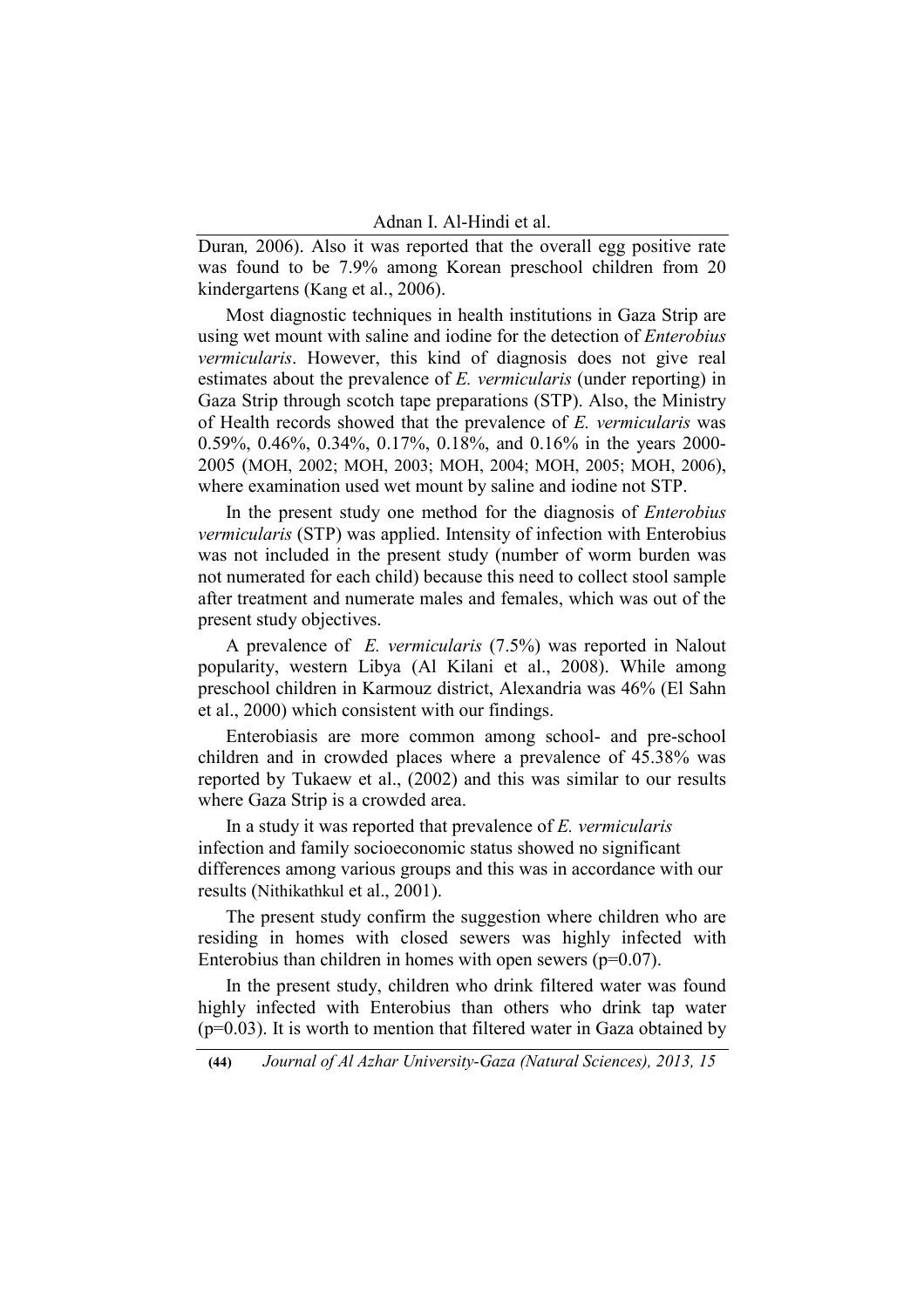two ways; portable water sold by vendors where this pose contamination problem through delivery to homes where hosepipe was in contact with land. The second is the electrical filter installed in kitchens. These results are supported with (Wani et al., 2010) who reported that most frequently associated with infection included the water source and personal hygiene.

Availability of soap did not affect the prevalence of *E. vermicularis* where infection increased when there is no soap (p=0.001) and this suggest another source of infection.

Cutting nails was associated with *E. vermicularis* prevalence where the infection was lower in children who trimmed their nails (p=0.005) compared to who do not.

Most children studied came from low income level but their infection with Enterobius was lower than whom with high income level. This may be explained by that the source of infection available for both groups. Different results regarding income level was reported by Pethleart et al., (2010).

The general socioeconomic conditions and housing quality of the Gazans is very difficult especially in the presence of siege from more than seven years on Gaza Strip. In the same time the studied four regions large number of residents are refugee camps located in poor houses connected to each other, no green spaces between those houses.

In Al-Nussirat refugee camp, Abu-Murad (2004) reported that the mean of the crowding index, which was calculated as 2.7 individuals per room, was significantly higher than the optimal mean of one individual per room. This may explain the high prevalence of Enterobius in the present study. These results may shed the light on an infectious disease in Gaza Strip and help health authorities to take serious measures for prevention and control, and educate peoples towards the biology of Enterobius. Beside the health messages need to be given to households that should care for the danger of Enterobius, awareness towards infection and transmission for those diseases.

According to the Ministry of Health records and the literature reviewed by the authors, it is obvious that the estimated prevalence of *E. vermicularis* was recorded when stool specimens were examined by wet mount not by scotch tape and it was very low prevalence. So, the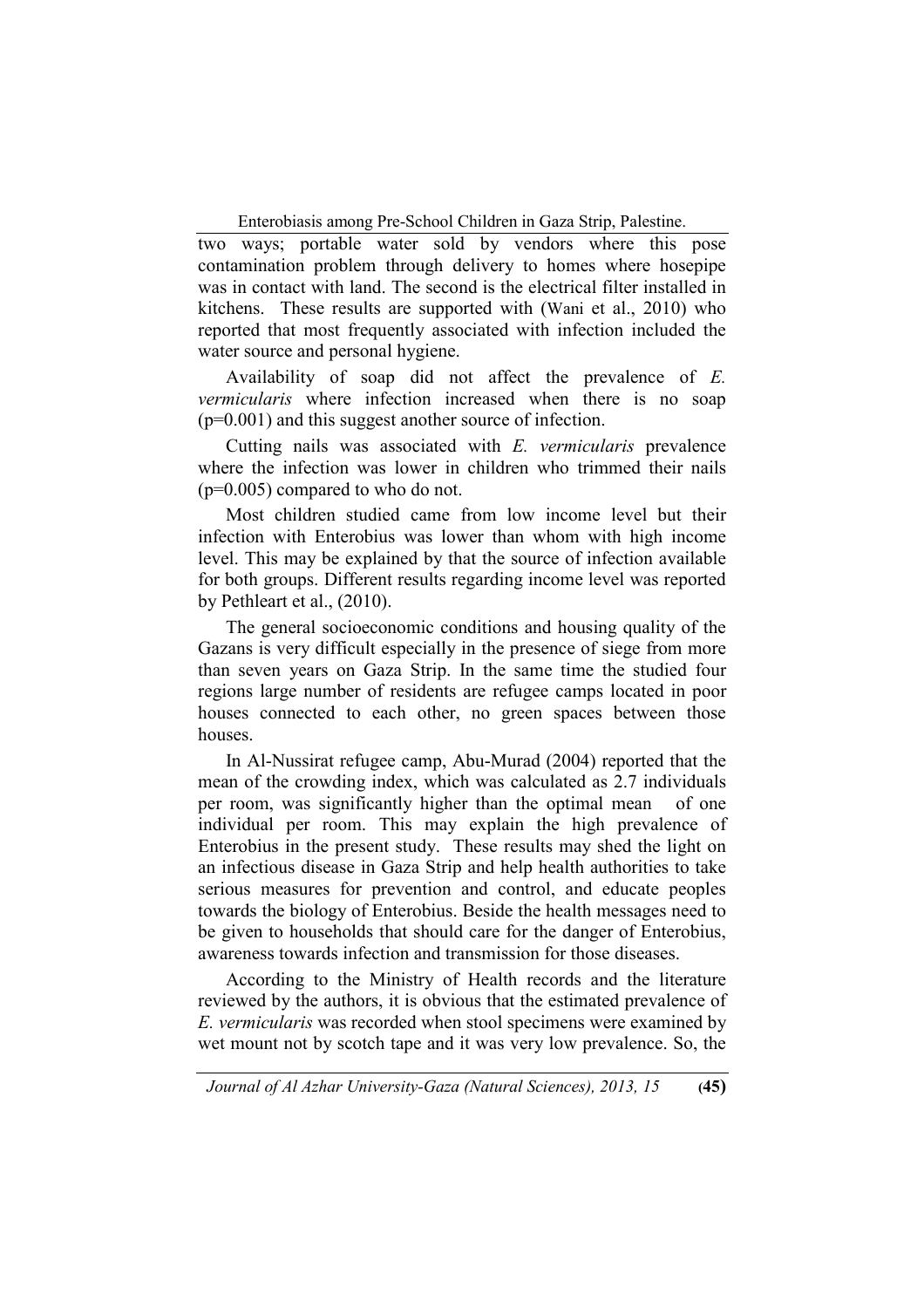present findings will give a true estimate for the prevalence of *E. vermicularis* in Gaza Strip.

Low prevalence *E. vermicularis* was recorded among school children in northern districts of West Bank, Palestine and from patients in Sana'a city, Yemen. (1.6%, 0.4%) respectively (Hussein, 2011; Alyousefi et al., 2001). Both studies used stool analysis for *E. vermicularis* detection.

### **Conclusion and recommendation**

It is concluded that enterobiasis constituted a high prevalence among pre-school children in Gaza strip (46.3%).

It is recommended to use STP to confirm the clinical diagnosis of physicians in case of anal itching. Periodical examination and monitoring of kinder garden children should be taken.

#### **References**:

- A-Agha R Teodorescu I. Intestinal parasites infestation and anaemia in primary school children in Gaza Governorates--Palestine. *Roum. Arch. Microbiol. Immunol* 2000; 59**,** 131-43.
- Abed YA. An epidemiological study of the prevalence of parasites and their effect on HB and growth and development in children of Jabalia Village. M.Sc. Dissertation, Hadassah Medical School, Jerusalem, 1979; p, 94.
- Abu- Murad TA. Palestinian refugee conditions associated with intestinal parasites and diarrhoea: Nuseirat refugee camp as a case study. *Public Health* 2004; 118**,** 131-42.
- Ahmed M R. Drinking water supply through desalination Plants in the Gaza Strip, *Eleventh International Water Technology Conference, IWTC11*  2007; *Sharm El-Sheikh, Egypt*.
- Al Kilani MK, Dahesh SM, El Taweel HA. Intestinal parasitosis in Nalout popularity, western Libya. *J Egypt Soc Parasitol.* 2008 Apr; 38(1):255-64
- Al-Hindi A. Diagnosis of gastrointestinal parasites among hospitalized patients attending Al-Nasser Paediatric Hospital, Gaza, Palestine. J Public Health 2009; 17:49–53
- Al-Hindi AI. Prevalence of Some Intestinal Parasites among School Children in Deir EL-Balah Townm, Gaza Strip, Palestine. *Ann. of Saudi Med* 2002; 22, 3-4.
- AL-Wahaidi A. Effect of different sanitation conditions on the prevalence of infection with three types of intestinal parasites among the children in two

**(46)** *Journal of Al Azhar University-Gaza (Natural Sciences), 2013, 15*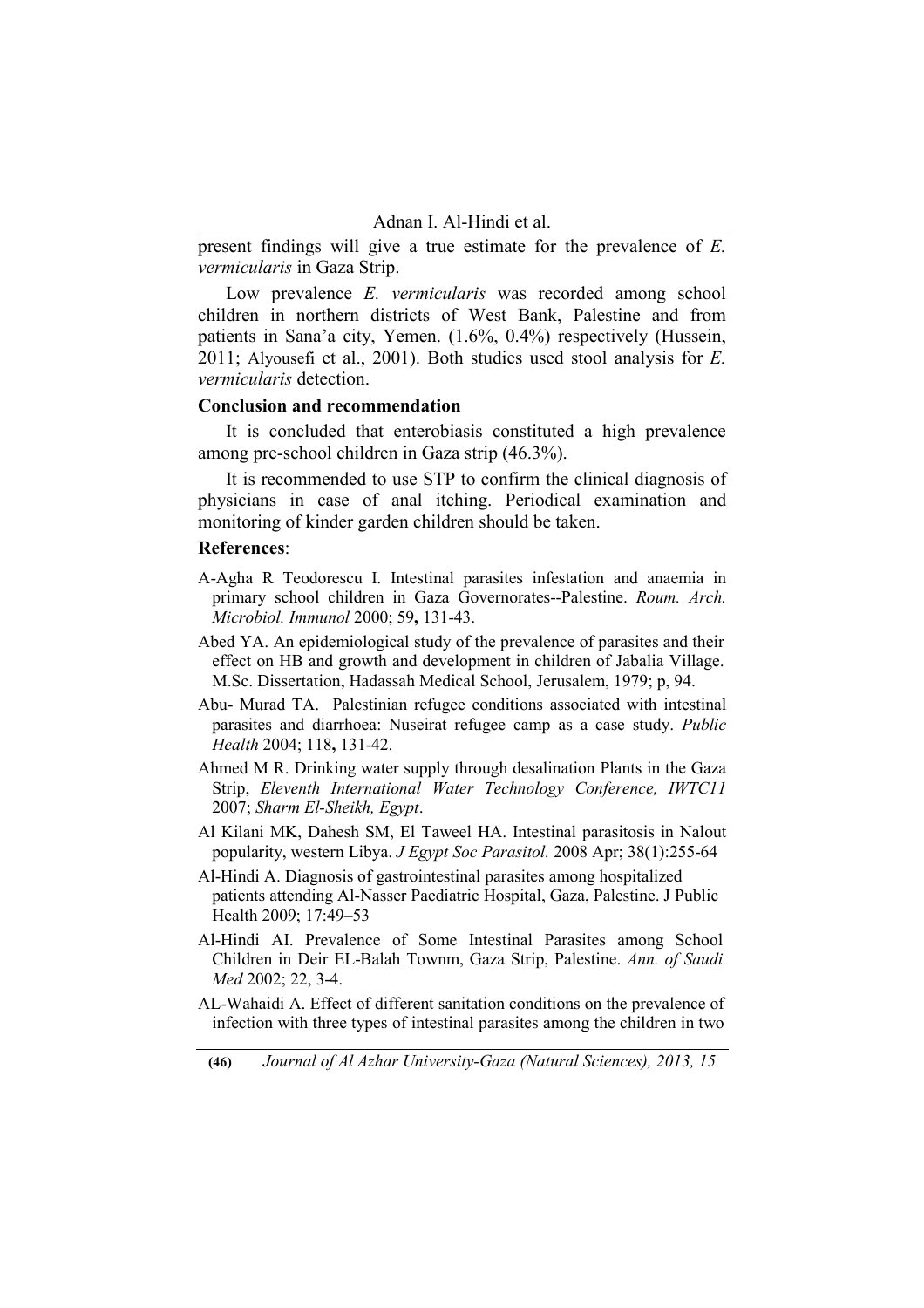localities in the Gaza Strip, Palestine. M.Sc. Dissertation, University College London. 1997.

- Alyousefi NA, Mahdy MAK, Mahmud R, Lim YAL. Factors Associated with High Prevalence of Intestinal Protozoan Infections among Patients in Sana'a City, Yemen. *PLoS ONE* 2001; 6(7): e22044. doi:10.1371/journal.pone.0022044.
- AL-zain B & AL-Hindi AI. Distribution of *Strongyloides stercoralis* and other intestinal parasites in household in Beit-lahia city, Gaza strip, Palestine. *Ann. Alq Med 2005;* 1**,** 48-52.
- Çulha*,* G; Duran N. The Relationship between *Enterobius vermicularis*  Infection and nocturnal enuresis. *Eur J Gen Med.* 2006; 3(1):16-20.
- El Sahn AA, Hassan MH, Ftohy EM, Abou-El Ela NE, Eassa SM. Parasitic infections and maternal awareness of preschool children in Karmouz district, Alexandria. *J Egypt Public Health Assoc.* 2000;75(1-2):1-29.
- http://www-tc.pbs.org/wnet/wideangle/ files/2008/06/wa-image-gaza-map-1.jpg
- Hussein AS. Prevalence of intestinal parasites among school children in northern districts of West Bank-Palestine. *Trop Med Int Health.* 2011 Feb; 16(2):240-4. doi: 10.1111/j.1365-3156.2010.02674.x. Epub 2010 Nov 14.
- Kang S, Jeon HK, Eom KS, and Park JK. Egg positive rate of *Enterobius vermicularis* among preschool children in Cheongju, Chungcheongbuk-do, Korea. *Korean J. Parasitol.* 2006; 44: (3): 247-249.
- Kanoua B, George E, Abed Y, Al-Hindi A. Evaluation of the relationship between intestinal parasitic infection and health education among school children in Gaza city, Beit-lahia village and Jabalia refugee camp, Gaza Strip, Palestine, *Islamic Univ J* 2006;Vol.14, No.2, P.39-49,
- MOH. Health status in Palestine-The annual report 2005. Gaza, Palestine: Health information Centre Ministry of Health, 2006.
- MOH. Ministry of Health, Health status in Palestine-The annual report 2000. Gaza, Palestine: Health information Centre 2001.
- MOH. Ministry of Health, Health status in Palestine-The annual report 2001. Gaza, Palestine: Health information Centre, 2002.
- MOH. Ministry of Health, Health status in Palestine-The annual report 2002. Gaza, Palestine: Health information Centre, 2003.
- MOH. Ministry of Health, Health status in Palestine-The annual report 2003. Gaza, Palestine: Health information Centre, 2004.
- MOH. Ministry of Health, Health status in Palestine-The annual report 2004. Gaza, Palestine: Health information Centre, 2005.

Nithikathkul **C,** Changsap B, Wannapinyosheep S, Poister C, Boontan P.

*Journal of Al Azhar University-Gaza (Natural Sciences), 2013, 15* **(47)**